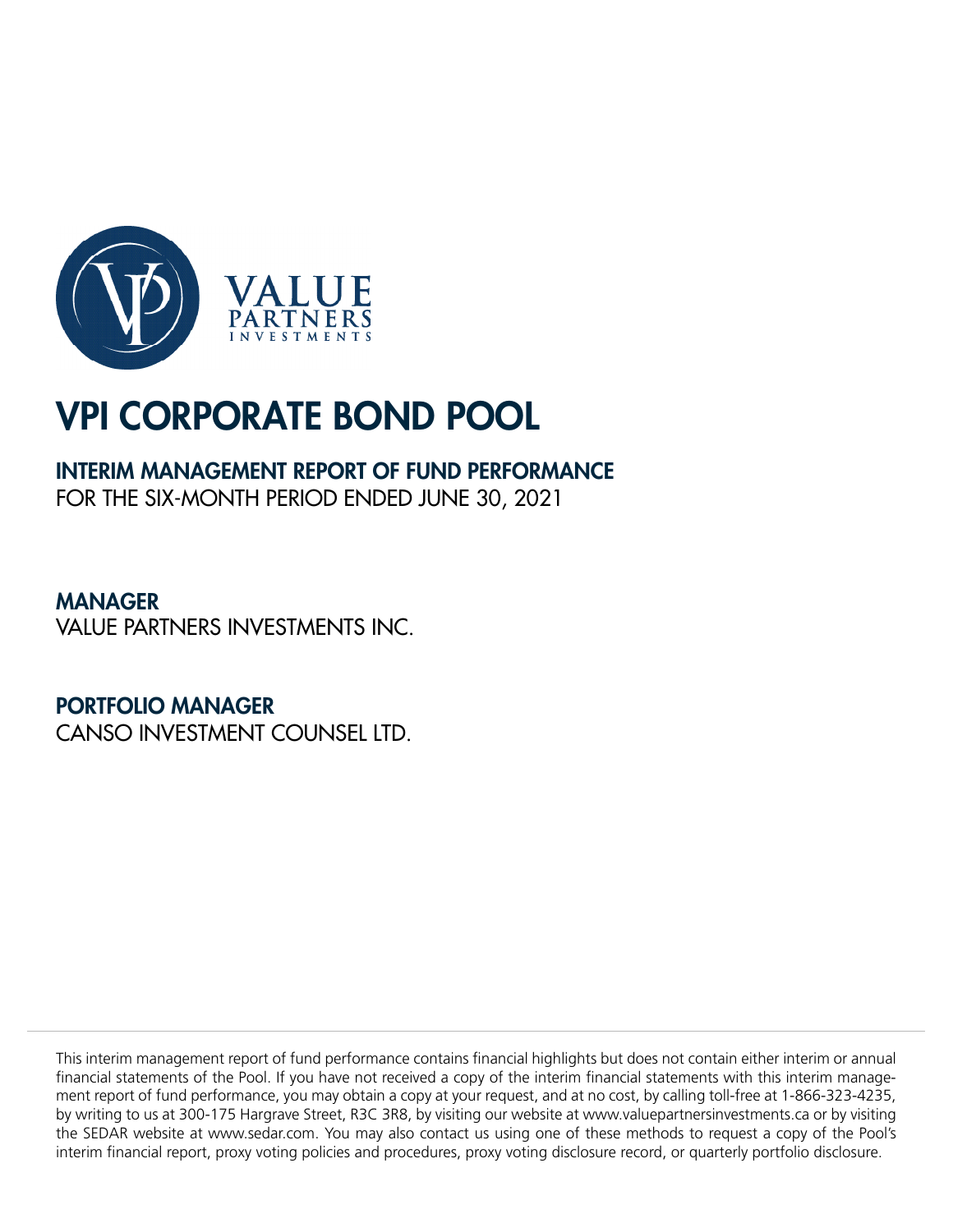

### **Interim Management Discussion of Fund Performance**

August 23, 2021

The Interim Management Report of Fund Performance presents management's view of the significant factors and developments affecting the Pool's performance and outlook since December 31, 2020, the Pool's most recent fiscal yearend. This report should be read in conjunction with the Annual Management Report of Fund Performance for the year ended December 31, 2020.

### **Results of Operations**

Net assets of the Pool increased by approximately \$75.5 million for the six-month period ended June 30, 2021 due to \$58.9 million of net sales and a \$23.7 million increase in net assets from operations, offset by \$7.1 million in distributions. The increase in net assets from operations was due to \$14.8 million of net realized gains on investments and currency forward contracts, \$1.9 million of net unrealized appreciation in the value of investments and currency forward contracts and \$7.7 million in dividend and interest income. This was offset by \$0.7 million in management fees and operating expenses.

Each series of the Pool experienced a gain in the range of 6.5% to 7.3% which was significantly higher than the -3.5% loss of the FTSE TMX Universe Bond Index (the "Index"). Performance was led by further recoveries in pandemic affected issuers as spreads continued to normalize. Bonds issued by Bombardier, Occidental Petroleum and Continental Resources outperformed the broader market.

### **Revenues and Expenses**

Revenues of the Pool for the year included \$7.7 million of dividend and interest income. Management fees and operating expenses incurred during the period were \$0.7 million.

The realized gain on sale of investments and forward contracts of \$14.8 million is attributable to five full dispositions as well as several partial dispositions of shares from the portfolio during the year. Interest received from each of these holdings while in the Pool are in addition to these gains.

### **Recent Developments**

#### Economic Conditions

As inflation pushed to its highest level in more than a decade, U.S. government bond yields surprisingly retreated from their March 31st levels as positive performance became ubiquitous for the period. Government bond yields had risen sharply in the first quarter as the markets rode a wave of optimism. The Fed officials have begun discussions about 'tapering' bond purchases and have pushed forward the time frame when they expect to raise interest rates. Many investors agree with the Fed that this high inflation is transitory and related to the reopening of the economy.

In Canada, the second wave of the virus did not hamper the strong economic recovery. Consumers and businesses are adapting to containment measures, and housing market activity has been much stronger than expected. Improving foreign demand and higher commodity prices have also brightened the prospects for exports and business investment.

Financial markets pushed higher in the second quarter of 2021 and major equity markets posted record highs. The appetite for risk extended into fixed income with strong returns in the more speculative high yield market. Spread narrowing was muted in the investment grade segment. Higher quality bond markets rallied off the first quarter drawdown following the decline in longer term government bonds yields. Despite this rebound, government bond markets remain negative through the first half of 2021 with yields still markedly higher than the pandemic lows while spread narrowing has helped to insulate corporate bonds.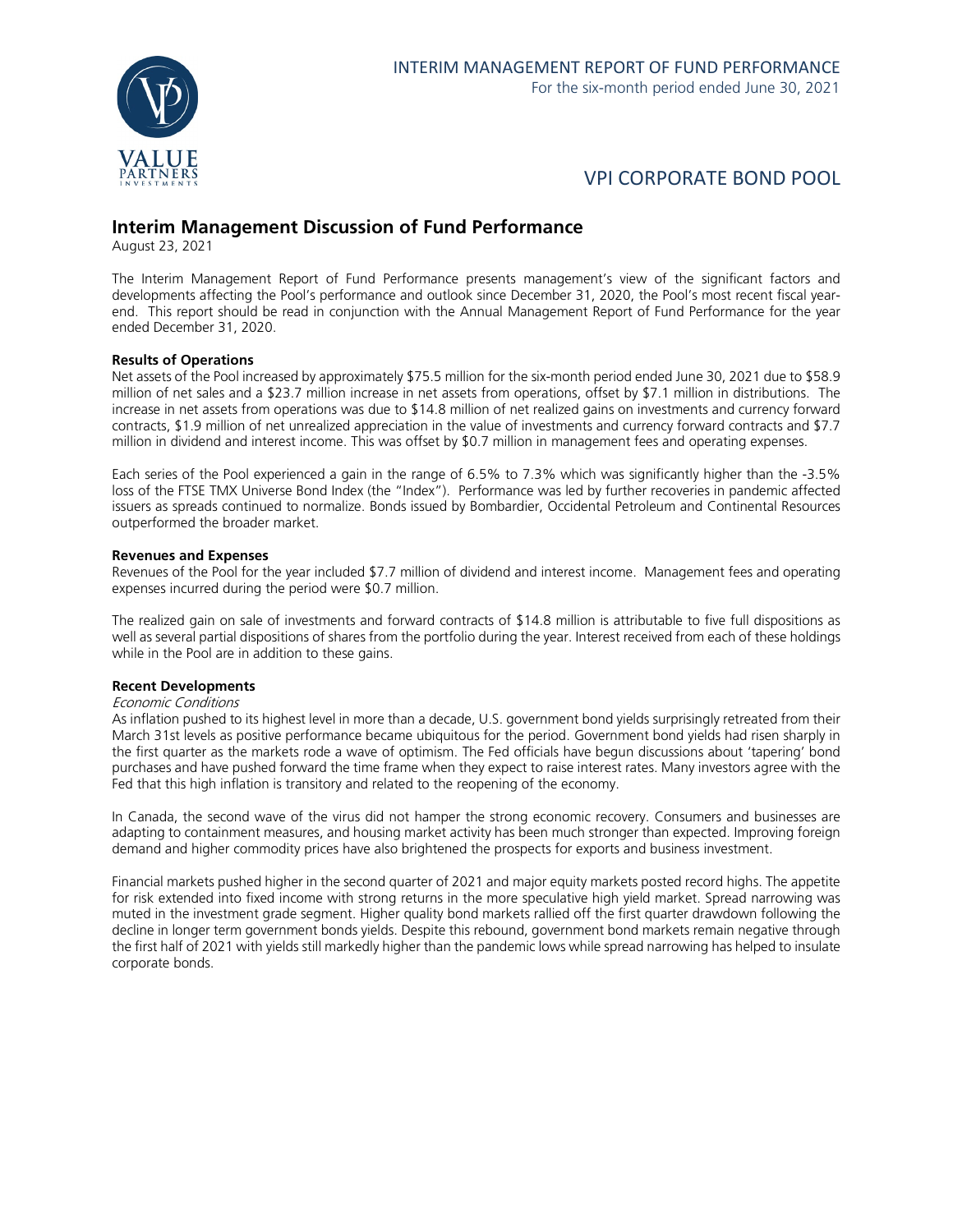

### VPI CORPORATE BOND POOL

### **Portfolio Allocation**

| Corporate bonds            | 85.7%   | Term loans                        | 3.1%    |
|----------------------------|---------|-----------------------------------|---------|
| Mortgage-backed securities | 8.4%    | <b>Equities</b>                   | 1.0%    |
| Cash                       | $3.2\%$ | Forward currency contracts        | $-1.4%$ |
| <b>Sector Allocation</b>   |         |                                   |         |
| Corporate bonds            | 85.7%   | Energy                            | 0.8%    |
| Mortgage-backed securities | 8.4%    | Capital Goods                     | 0.1%    |
| Cash                       | $3.2\%$ | <b>Telecommunication Services</b> | 0.1%    |
| Term loans                 | $3.1\%$ | Forward currency contracts        | $-1.4%$ |
|                            |         |                                   |         |

### **Top 25 Holdings**

|                                         |                      |                    | Percentage of     |
|-----------------------------------------|----------------------|--------------------|-------------------|
| <b>Issuer</b>                           | <b>Maturity Date</b> | <b>Coupon Rate</b> | <b>Net Assets</b> |
| Ford Credit Canada Co., FRN             | 21-Mar-24            | 3.6%               | 4.1%              |
| Air Canada                              | 22-Jun-24            | 9.0%               | 4.0%              |
| Cash                                    |                      |                    | 3.2%              |
| American Airlines Inc.                  | $15$ -Jul-25         | 11.8%              | 2.9%              |
| Manulife Financial Corporation, FRN`    | 19-Jun-81            | 3.4%               | 2.8%              |
| Canadian Imperial Bank of Commerce, FRN | 10-Jun-24            | 0.7%               | 2.6%              |
| Bombardier Inc.                         | 15-Apr-27            | 7.9%               | 2.4%              |
| Bombardier Inc.                         | 01-May-34            | 7.5%               | 2.3%              |
| TC Energy Corporation, FRN              | 15-May-67            | 2.4%               | 2.3%              |
| Government of Canada                    | $01$ -Jan-26         | 0.6%               | 2.2%              |
| Bank of Nova Scotia                     | 27-Jul-81            | 3.7%               | 2.0%              |
| Canadian Imperial Bank of Commerce, FRN | 04-Mar-25            | 0.6%               | 1.9%              |
| Continental Resources                   | 15-Jan-31            | 5.8%               | 1.8%              |
| Sunlife Financial Inc., FRN             | 30-Jun-81            | 3.6%               | 1.8%              |
| Royal Bank of Canada, FRN               | 24-Nov-80            | 4.5%               | 1.7%              |
| Spirit AeroSystems                      | 15-Apr-27            | 7.5%               | 1.7%              |
| Neptune Acquisition Inc.                | 08-Apr-27            | 10.0%              | 1.6%              |
| Ford Motor Credit Co. LLC, FRN          | $07$ -Jan-22         | 3.3%               | 1.6%              |
| Occidental Petroleum Corporation        | 01-Sep-30            | 6.6%               | 1.6%              |
| Avis Budget Car Rental                  | 15-Jul-27            | 5.8%               | 1.5%              |
| Royal Bank of Canada, FRN               | 24-Feb-81            | 4.0%               | 1.4%              |
| Spirit AeroSystems                      | 15-Jun-28            | 4.6%               | 1.4%              |
| Canada Housing Trust                    | 15-Dec-21            | 1.5%               | 1.4%              |
| Canada Housing Trust                    | 15-Dec-21            | 1.2%               | 1.4%              |
| AMC Entertainment Holdings              | 15-Apr-25            | 10.5%              | 1.3%              |
| <b>Total</b>                            |                      |                    | 52.9%             |

The above summary of investment portfolio may change due to ongoing portfolio transactions of the Pool. An update will be made available within 60 days of each subsequent quarter-end.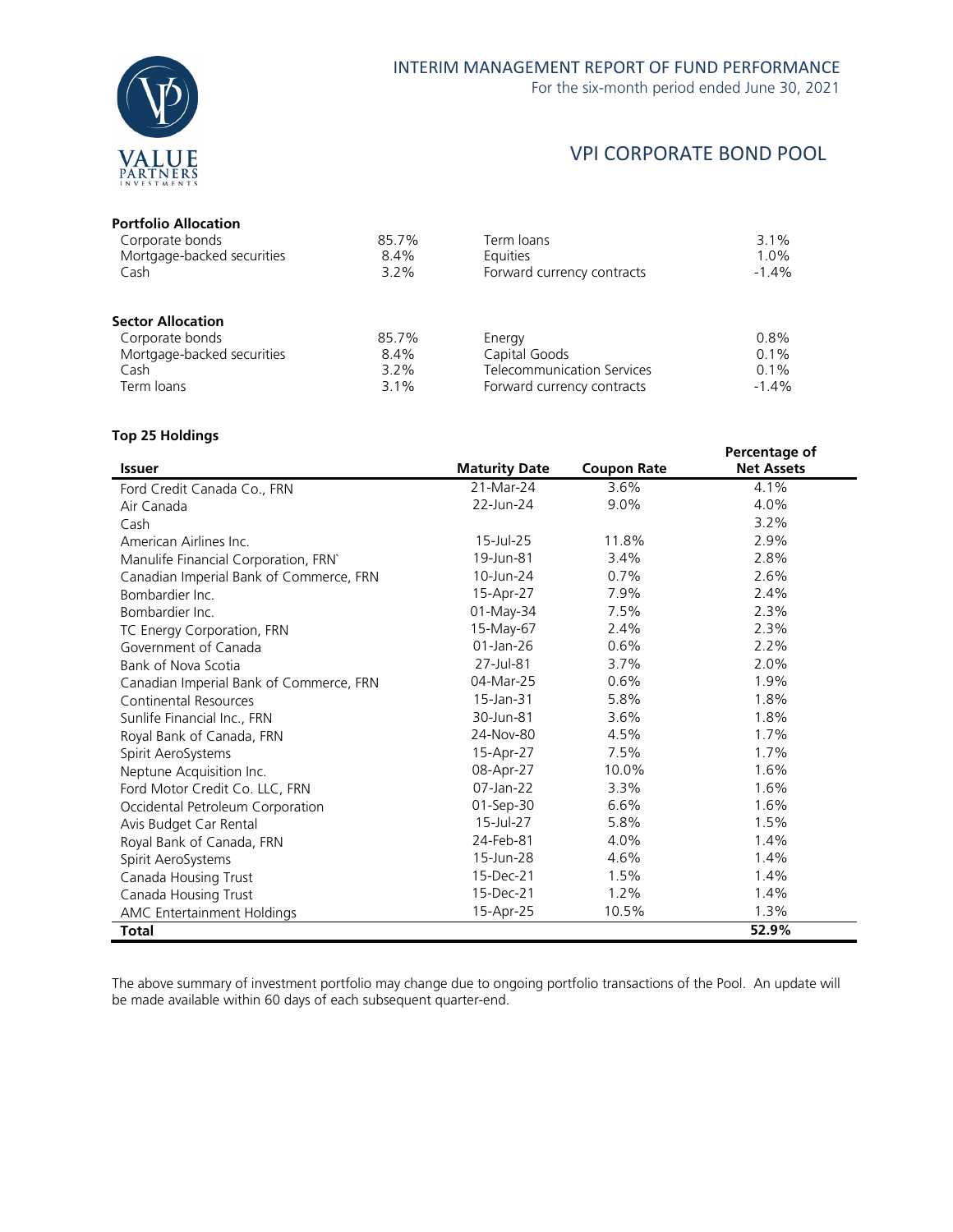

### VPI CORPORATE BOND POOL

### **Past Performance**

The historical performance information shown below assumes that all distributions were reinvested in the Pool and does not account for any sales, redemptions, distributions or optional charges or income taxes payable by an investor that would have reduced returns. Mutual fund returns are not guaranteed, their values change frequently and past performance may not be repeated.

### **Year-by-Year Returns**

The bar charts below show the performance of each series of the Pool (net of fees) for the six-month period ended June 30, 2021 or since inception to December 31. It shows in percentage terms, how an investment made on January 1 or on inception would have increased or decreased by the end of the respective periods.



(1) 2020 return is since inception on June 29, 2020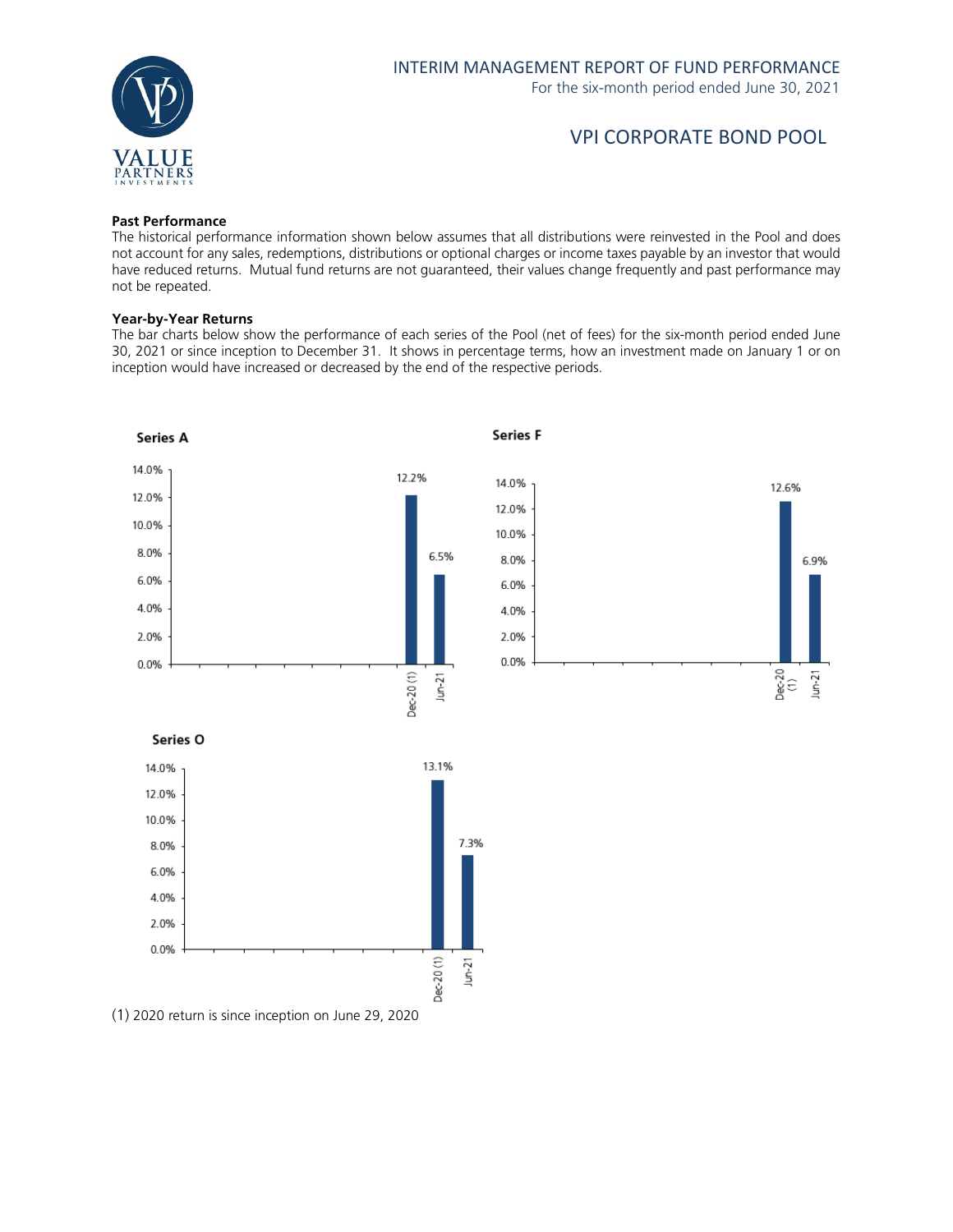

### VPI CORPORATE BOND POOL

### **Management Fees**

The Pool pays an annual management fee on each of its series (excluding Series O) to Value Partners Investments Inc. ("the Manager"). The management fee is calculated daily as a percentage of the net asset value of each series as of the close of business on each business day. In consideration for the management fees, the Manager may pay a percentage sales commission and/or trailing commission to registered dealers or brokers for units bought and held in the Pool depending on which series of units were purchased. The Manager also pays a portion of the management fee to the Portfolio Manager for its services in managing the investment portfolio.

For the six-months ended June 30, 2021, approximately 39% of the management fee revenues received by the Manager from the Pool were paid to registered dealers and brokers as sales and/or trailing commissions. Since each series may have a different commission structure, this percentage may vary by series. For unitholders eligible for the Management Fee Reduction Program, approximately 11% of the gross management fees were returned to unitholders as management fee rebates. The remainder of the management fee revenue, after payment of fees to the Portfolio Manager for its services, was retained by the Manager for corporate purposes.

#### **Related Party Transactions**

Value Partners Investments Inc. is the manager of the Pool and is responsible for the overall business and operations of the Pool. For the six-month period ended June 30, 2021, the Pool paid \$0.6 million in management fees (excluding taxes) to the Manager. In addition, the Manager also held 1 Series A unit, 26,615 Series F units and 1 Series O unit of the Pool as of June 30, 2021.

### **Financial Highlights**

The following tables show selected key financial information about each series of the Pool and are intended to help you understand the Pool's financial performance for the period ended December 31, 2020 and the six-month period ended June 30, 2021. This information is derived from the Pool's audited annual financial statements and interim unaudited financial statements and is not intended to be a reconciliation of the net asset value per unit.

#### **The Pool's Net Assets Per Unit (\$)(1)**

| Series A <sup>(4)</sup>                                     | June 30<br>2021 | <b>December</b><br>31 2020 |
|-------------------------------------------------------------|-----------------|----------------------------|
| Net assets, beginning of period <sup>(4)</sup>              | 10.78           | 10.00                      |
| Increase (decrease) from operations:                        |                 |                            |
| Total revenue                                               | 0.24            | 0.28                       |
| Total expenses                                              | (0.09)          | (0.09)                     |
| Realized gains (losses) for the period                      | 0.50            | 0.32                       |
| Unrealized gains (losses) for the period                    | 0.01            | 1.04                       |
| Total increase (decrease) from<br>operations <sup>(2)</sup> | 0.66            | 1.55                       |
| <b>Distributions:</b>                                       |                 |                            |
| From net investment income (excluding<br>dividends)         | (0.15)          | (0.23)                     |
| From dividends                                              |                 |                            |
| From capital gains                                          |                 | (0.19)                     |
| Return of capital                                           |                 |                            |
| Total annual distributions (3)                              | (0.15)          | (0.42)                     |
|                                                             |                 |                            |
| Net assets, end of period                                   | 11.32           | 10.78                      |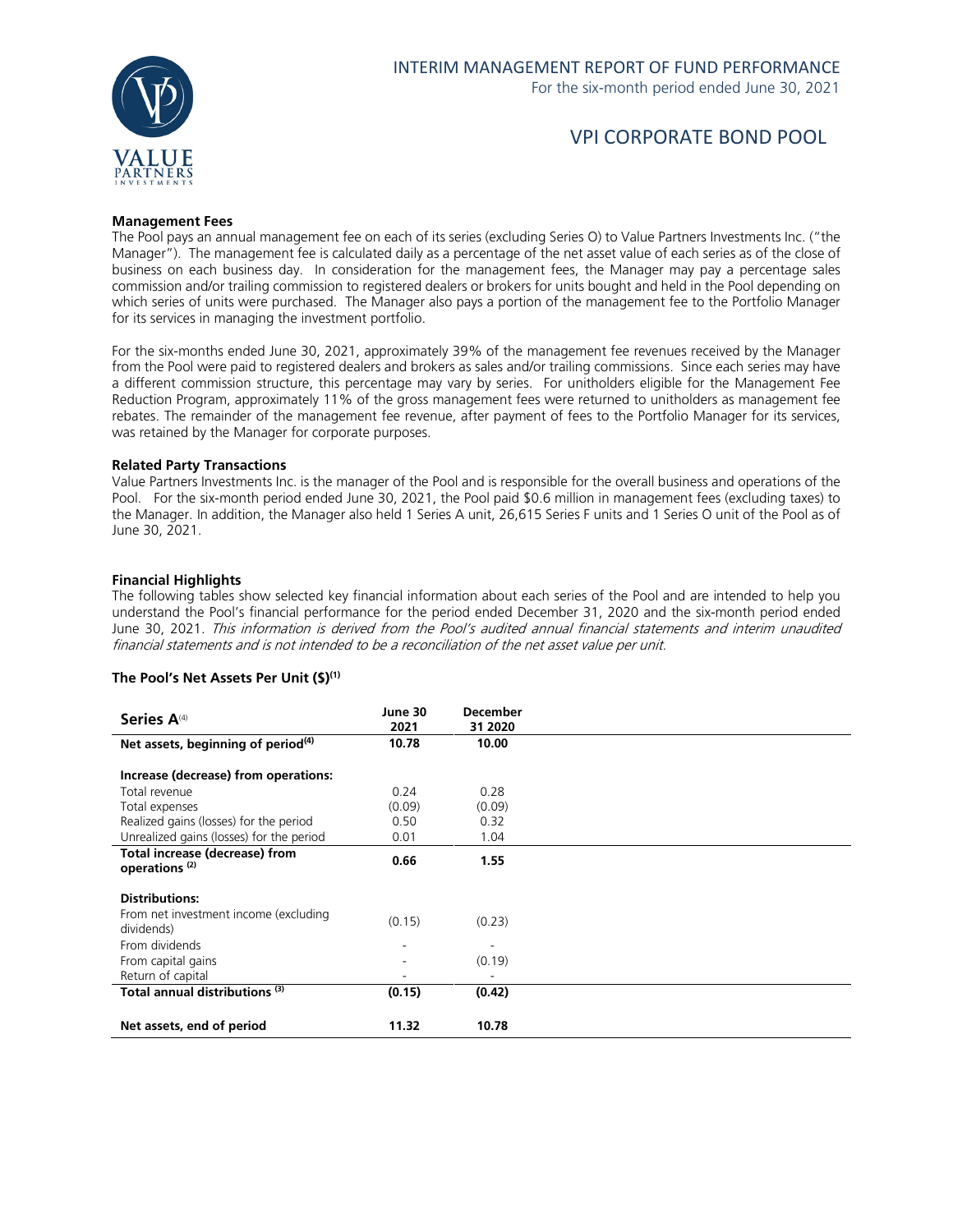### VPI CORPORATE BOND POOL

### **Financial Highlights (continued)**

| Series F <sup>(4)</sup>                                     | June 30<br>2021              | <b>December</b><br>31 2020 |  |
|-------------------------------------------------------------|------------------------------|----------------------------|--|
| Net assets, beginning of period <sup>(4)</sup>              | 10.78                        | 10.00                      |  |
| Increase (decrease) from operations:                        |                              |                            |  |
| Total revenue                                               | 0.24                         | 0.28                       |  |
| Total expenses                                              | (0.05)                       | (0.05)                     |  |
| Realized gains (losses) for the period                      | 0.55                         | 0.30                       |  |
| Unrealized gains (losses) for the period                    | (0.05)                       | 0.98                       |  |
| Total increase (decrease) from<br>operations <sup>(2)</sup> | 0.69                         | 1.51                       |  |
| <b>Distributions:</b>                                       |                              |                            |  |
| From net investment income (excluding<br>dividends)         | (0.20)                       | (0.27)                     |  |
| From dividends                                              |                              |                            |  |
| From capital gains                                          | $\qquad \qquad \blacksquare$ | (0.19)                     |  |
| Return of capital                                           |                              |                            |  |
| Total annual distributions (3)                              | (0.20)                       | (0.46)                     |  |
| Net assets, end of period                                   | 11.31                        | 10.78                      |  |

| Series O <sup>(4)</sup>                                     | June 30<br>2021              | <b>December</b><br>31 2020 |  |
|-------------------------------------------------------------|------------------------------|----------------------------|--|
| Net assets, beginning of period <sup>(4)</sup>              | 10.82                        | 10.00                      |  |
| Increase (decrease) from operations:                        |                              |                            |  |
| Total revenue                                               | 0.25                         | 0.29                       |  |
| Total expenses                                              | $\qquad \qquad \blacksquare$ |                            |  |
| Realized gains (losses) for the period                      | 0.46                         | 0.24                       |  |
| Unrealized gains (losses) for the period                    | 0.07                         | 0.81                       |  |
| Total increase (decrease) from<br>operations <sup>(2)</sup> | 0.78                         | 1.33                       |  |
| <b>Distributions:</b>                                       |                              |                            |  |
| From net investment income (excluding<br>dividends)         | (0.25)                       | (0.27)                     |  |
| From dividends                                              |                              |                            |  |
| From capital gains                                          |                              | (0.19)                     |  |
| Return of capital                                           | -                            |                            |  |
| Total annual distributions (3)                              | (0.25)                       | (0.46)                     |  |
| Net assets, end of period                                   | 11.36                        | 10.82                      |  |

(1) This information is derived from the Pool's audited annual financial statements and from the interim unaudited financial statements for the current period ended June 30, 2021.

(2) Net assets and distributions are based on the actual number of units outstanding at the relevant time. The increase/decrease from operations is based on the weighted average number of units outstanding over the financial period.

(3) Distributions were paid in cash/reinvested in additional units of the Pool, or both.

(4) The Pool began operations on June 29, 2020.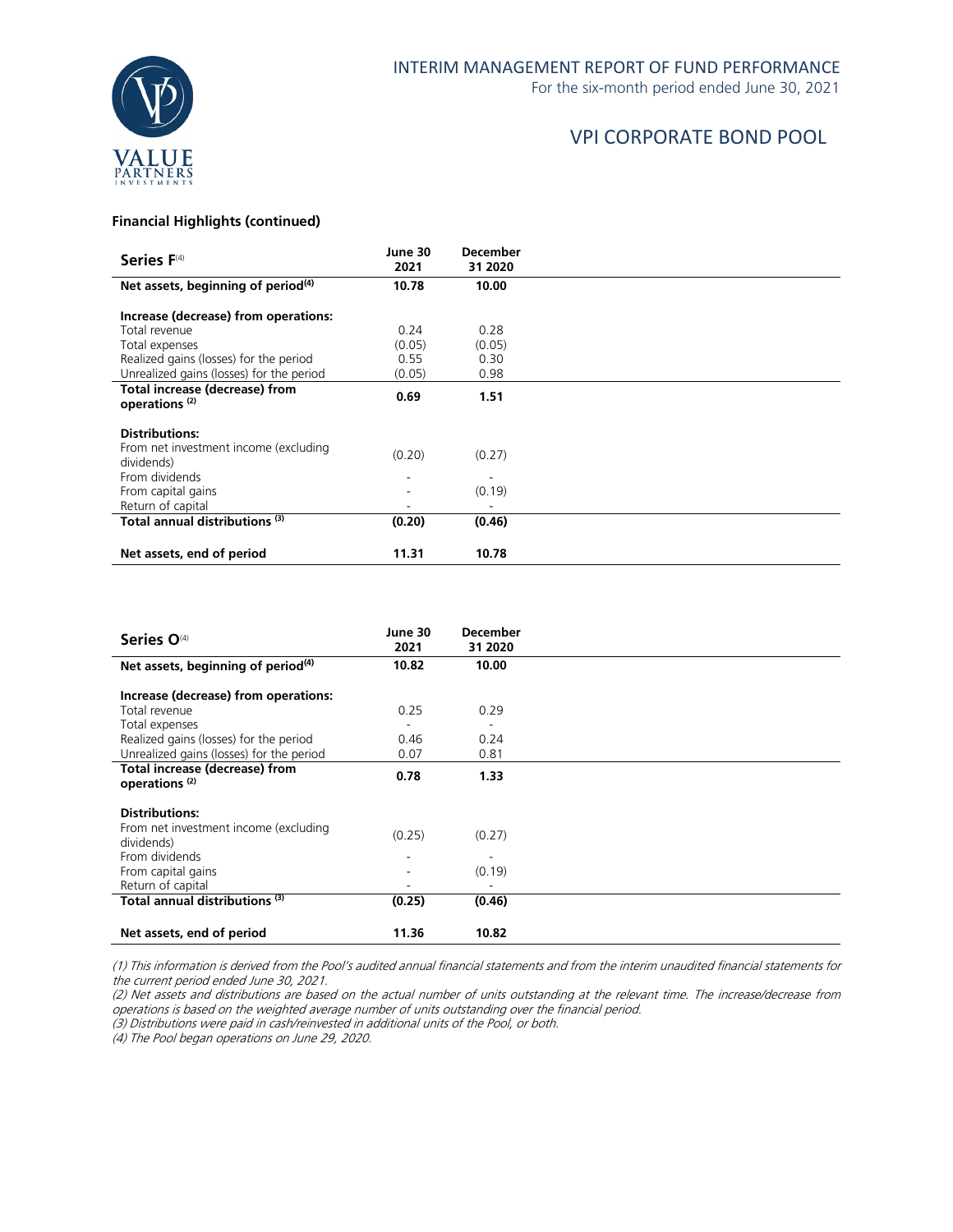

### **Ratios and Supplemental Data**

| <b>Series A</b>                              | June 30<br>2021 | <b>December</b><br>31 2020 |
|----------------------------------------------|-----------------|----------------------------|
| Total net asset value (000's) <sup>(1)</sup> | \$94,753        | \$52,057                   |
| Number of units outstanding $(000's)^{(1)}$  | 8,369           | 4,829                      |
| Management expense ratio <sup>(2)</sup>      | 1.64%           | 1.65%                      |
| Management expense ratio before waivers      |                 |                            |
| or absorptions                               | 1.64%           | 1.65%                      |
| Trading expense ratio <sup>(3)</sup>         | $0.00\%$        | $0.00\%$                   |
| Portfolio turnover rate (4)                  | 20.69%          | 8.36%                      |
| Net asset value per unit (1)                 | \$11.32         | \$10.78                    |

| <b>Series F</b>                              | June 30<br>2021 | <b>December</b><br>31 2020 |
|----------------------------------------------|-----------------|----------------------------|
| Total net asset value (000's) <sup>(1)</sup> | \$23,015        | \$8,446                    |
| Number of units outstanding $(000's)^{(1)}$  | 2,035           | 784                        |
| Management expense ratio <sup>(2)</sup>      | 0.85%           | 0.90%                      |
| Management expense ratio before waivers      |                 |                            |
| or absorptions                               | 0.85%           | 0.90%                      |
| Trading expense ratio <sup>(3)</sup>         | $0.00\%$        | $0.00\%$                   |
| Portfolio turnover rate (4)                  | 20.69%          | 8.36%                      |
| Net asset value per unit (1)                 | \$11.31         | \$10.78                    |

| <b>Series O</b>                              | June 30<br>2021 | <b>December</b><br>31 2020 |
|----------------------------------------------|-----------------|----------------------------|
| Total net asset value (000's) <sup>(1)</sup> | \$267,057       | \$248,796                  |
| Number of units outstanding $(000's)^{(1)}$  | 23,502          | 22,984                     |
| Management expense ratio <sup>(2)</sup>      | $0.00\%$        | $0.00\%$                   |
| Management expense ratio before waivers      |                 |                            |
| or absorptions                               | $0.06\%$        | $0.07\%$                   |
| Trading expense ratio <sup>(3)</sup>         | $0.00\%$        | $0.00\%$                   |
| Portfolio turnover rate (4)                  | 20.69%          | 8.36%                      |
| Net asset value per unit (1)                 | \$11.36         | \$10.82                    |

(1) This information is provided as at the date shown.

(2) Management expense ratio is based on total expenses for the stated period (excluding distributions, commissions and other portfolio transaction costs) and is expressed as an annualized percentage of daily average net assets during the period. In the period a series is established, the management expense ratio is annualized from the date of inception to December 31.

(3) The trading expense ratio represents total commissions and other portfolio transaction costs expressed as an annualized percentage of daily average net assets during the period.

(4) The Pool's portfolio turnover rate indicates how actively the Pool's portfolio manager manages its portfolio investments. A portfolio turnover rate of 100% is equivalent to the Pool buying and selling all of the securities in its portfolio once in the course of the year. The higher the Pool's portfolio turnover rate in a year, the greater the trading costs payable by the Pool in the year, and the greater the chance of an investor receiving taxable capital gains in the year. There is not necessarily a relationship between a high turnover rate and the performance of the Pool.